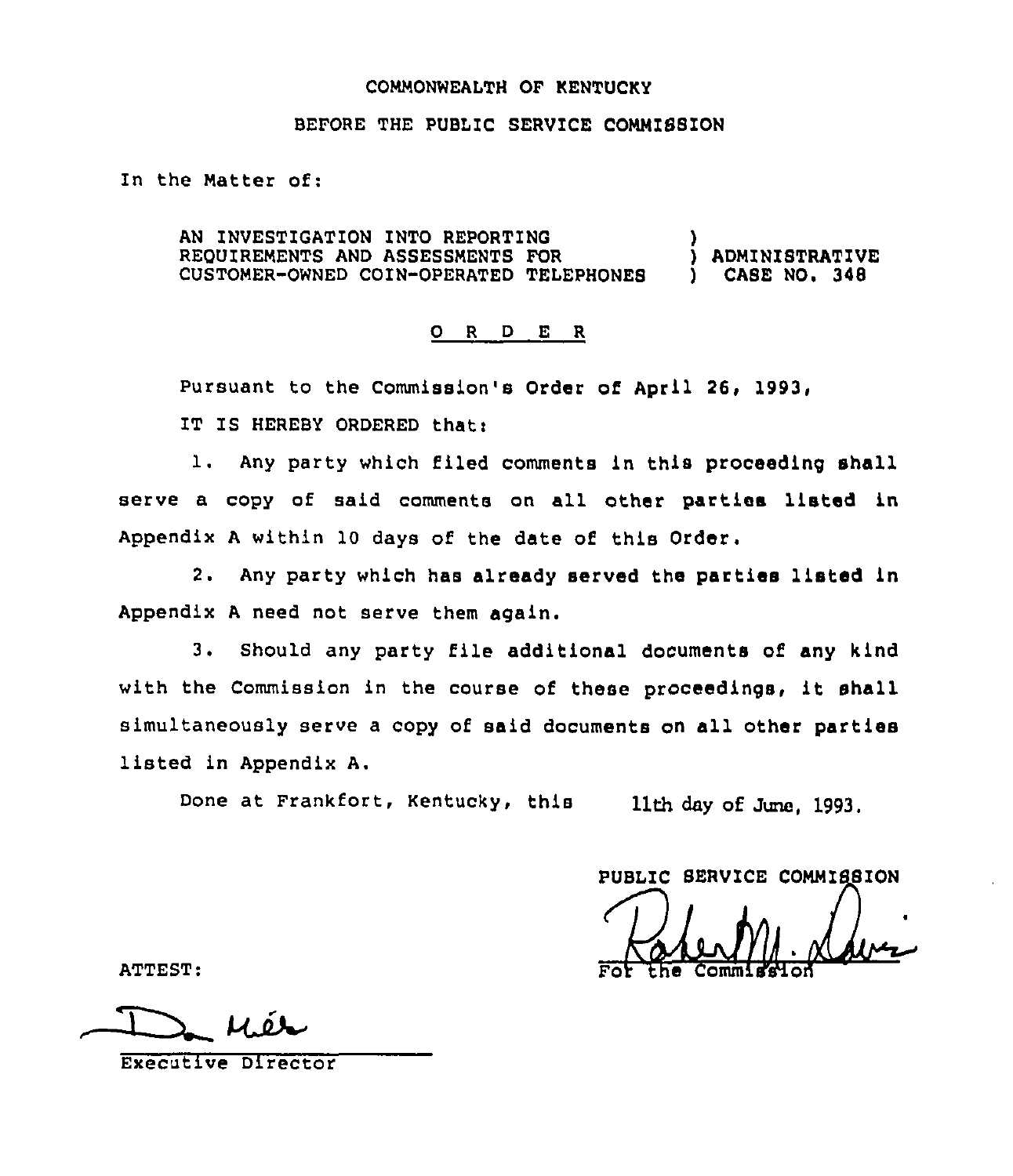## APPENDIX TO AN ORDER OF THE KENTUCKY PUDEIC SFRVICE COMMISSION IN ADMINISTRATIVE CASE 348 DATED June 11, 1993

Hon. Creighton E. Mershon, Sr. General Counsel South Central Ball P. O. Box 32410 Louisville, Kentucky 40232 Hon. Paul E. Reilender, Jr. Assistant Attorney General Utility and Rate Intervention Division 209 St. Clair Btreet Frankfort, Kentucky 40601 Hon. John E. Selent Him Reed 4 Harper 2000 Meldinger Tower Louisville, Kentucky 4020? Hon. Douglas F. Brent Amer iCall, Inc. 10000 Shelbyville Road Louisville, Kentucky 40223 Hon. Holland N. NcTyeire, <sup>V</sup> Greenbaum Doll 4 McDonald 3300 First National Tower louisville, Kentucky 40202 Hon. Gene V. Coker ATaT communications of the South Central States, Inc. 1200 Peachtree Street, N,E. Atlanta, Georgia 30309 Ralph B. Wakeland Executive Vice President - Finance Fruit of the Loom One Fruit of the Loom Drive P. 0, Box 90015 Bawling Green, Kentucky 42102-9015 Hon. Jeffrey C. Arnzen 600 Grocnup Street Covington, Kentucky 41011 Bernard S. Reckseit Cherokee Laundry Matt P. O. Box 36087 Cincinnati, Ohio 45236 Lille Roach Advantage Motel 621 State Street Bowling Green, Kentucky 42101

Mariana Coll insworth Premier Industries, Inc. 200 Madison Avenue P. 0. Box <sup>628</sup> Covlngton, Kentucky 41012 John F, Kennedy Tri-Btar Foods, Inc. Operations 4, Management Director P. O. Box 772 Lebanon, Tennessee 37088-0772 Mike Davis Operations Manager Volunteers of America of Ky., Inc. 933 Gomm Avenue Louisville, Kentucky 40217 Diane Wilkes, Owner/Secretary Fernbowl 5518 Bardstown Road Louisville, Rentucky 40291 Don Walton, Owner Adler Communications 113 Dogwood Lane Pewee Valley, Kentucky 40056 Steve Anderson Pay Phones Plus, Inc. 277 German Oak Drive Cordova, Tennessee 38018 Dennis F. DiMuzio General Manager Barleycorn's Riverboats 848 Elm Street Ludlow, Kentucky 41016 Norman Gagsl Batt-N-Putt 5208 Dixie Highway Louisville, Kentucky 40216 Kenneth Lurle Snac-N-Pac Food Mart 130, Inc. 5050 Billtown Road Louisville, Kentucky 40299 K. Wood Cain Bank Street Liquors 3627 Bank Street Louisville, Kentucky 40212